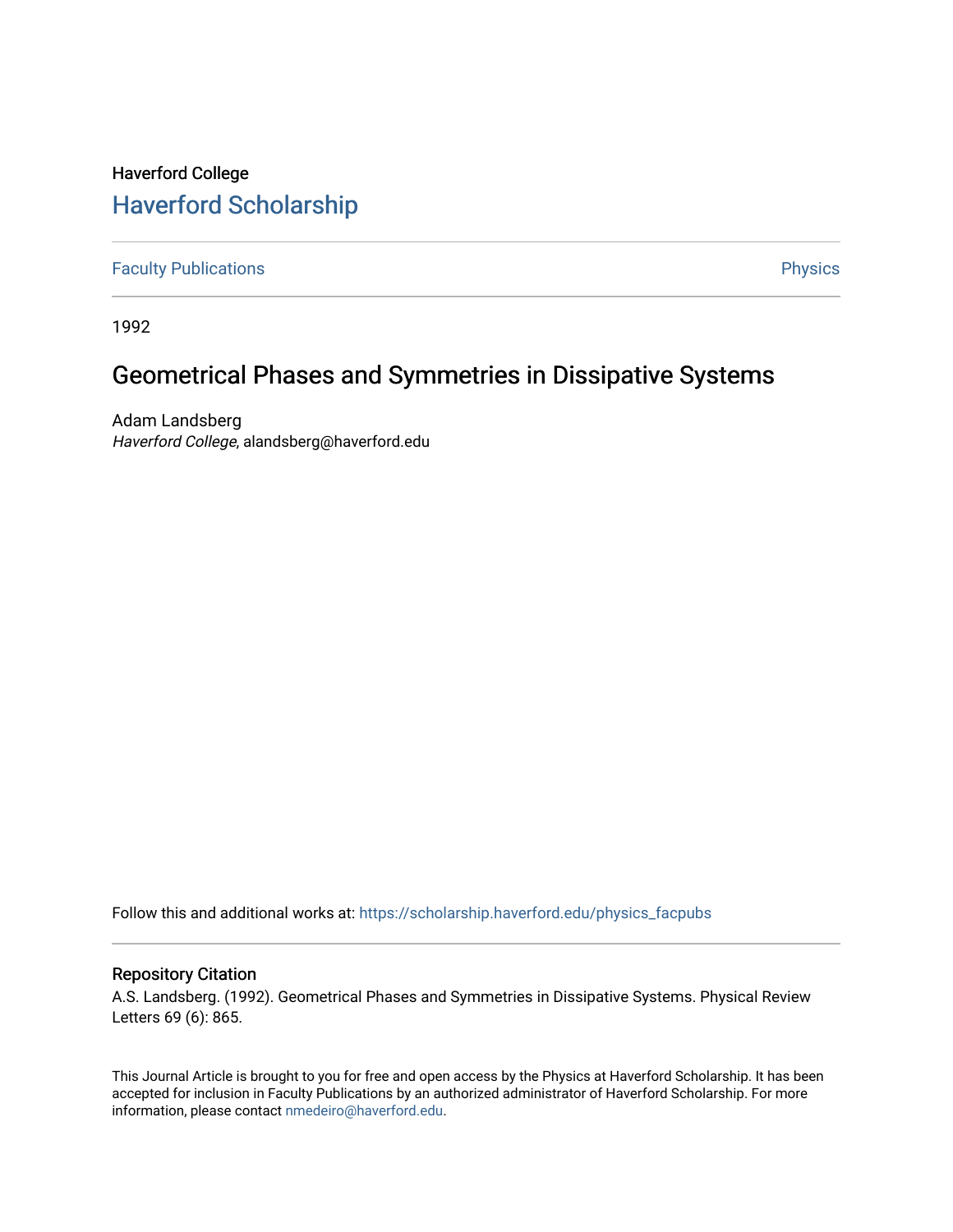# PHYSICAL REVIEW **LETTERS**

#### VOLUME 69 NUMBER 6 10 AUGUST 1992

### Geometrical Phases and Symmetries in Dissipative Systems

A. S. Landsberg

Department of Physics, University of California at Berkeley, Berkeley, California 94720 (Received 13 January 1992)

A geometrical phase is constructed for dissipative dynamical systems possessing continuous symmetries. It emerges as the natural analog of the holonomy associated with the adiabatic variation of parameters in quantum-mechanical and classical Hamiltonian systems. In continuous media, the physical manifestation of this phase is a spatial shift of a wave pattern, typically a translation or rotation. An illustration associated with pattern formation in fluids is provided.

PACS numbers: 03.40.—t, 03.20.+i

The geometrical phase discovered by Berry [11 has been the focus of much attention in recent years, and a number of efforts have been made to generalize this notion (e.g., [2-4]). Recently, progress has been made in extending some of these ideas to an important class of systems, those described by classical dissipative field theories. In particular, it was shown in [5) that temporal phases of a geometric nature can arise in dissipative systems exhibiting stable oscillations. In this Letter, we consider nonlinear dissipative systems which possess continuous symmetries (e.g., translations, rotations) and show how these spatial symmetries can lead to a new type of geometrical phase shift. The phase shift described here is a very general phenomenon which arises when the control parameters of a system undergo cyclic, adiabatic evolution. This new phase has direct physical implications, which makes it amenable to experimental observation.

We begin with a simple qualitative description of the effect. Consider any dissipative system with a continuous spatial symmetry. One might imagine, for instance, a translationally invariant system consisting of an unbounded layer of viscous fluid. The presence of a continuous symmetry group will have some important physical consequences. First note that for any particular wave pattern exhibited by the system there exists an entire family of "equivalent" patterns generated by the group action (i.e., by arbitrary translations of the original pattern). Patterns may therefore be grouped into equivalence classes, wherein all members of a given equivalence class are related by symmetry. The group action can thus be viewed

as inducing motion within a given equivalence class.

The existence of these equivalence classes has important ramifications for the stability of a wave pattern. To see this, consider the effect of a small perturbation on a "stable" wave pattern. In a typical dissipative system which lacks spatial symmetry, it is expected that the perturbation will decay exponentially, with the original stable pattern reemerging. However, in the presence of symmetry, the initial and final patterns need not be identical. Instead, the final pattern need only lie in the same equivalence class as the original, and could differ by a small translation. In other words, perturbations to a wave pattern in the direction defined by the group action do not decay away. The continuous symmetry is therefore said to have generated a "neutrally stable" direction or mode for the system.

Now suppose that one observes a stable wave pattern in an experiment for some fixed value of the control parameters. For simplicity, assume the wave to be stationary. What happens to this pattern if the control parameters of the system are varied in an adiabatic manner'? To answer this, we first assume the existence of a whole range of parameter values (encompassing the initial settings) for which stable patterns exist. Each point in parameter space is then associated with a particular stable pattern (or, more precisely, with the equivalence class of that stable pattern). It is assumed that paths through parameter space connect these stable solutions in a smooth manner. (This requirement simply ensures that the initial wave pattern will not undergo a bifurcation when the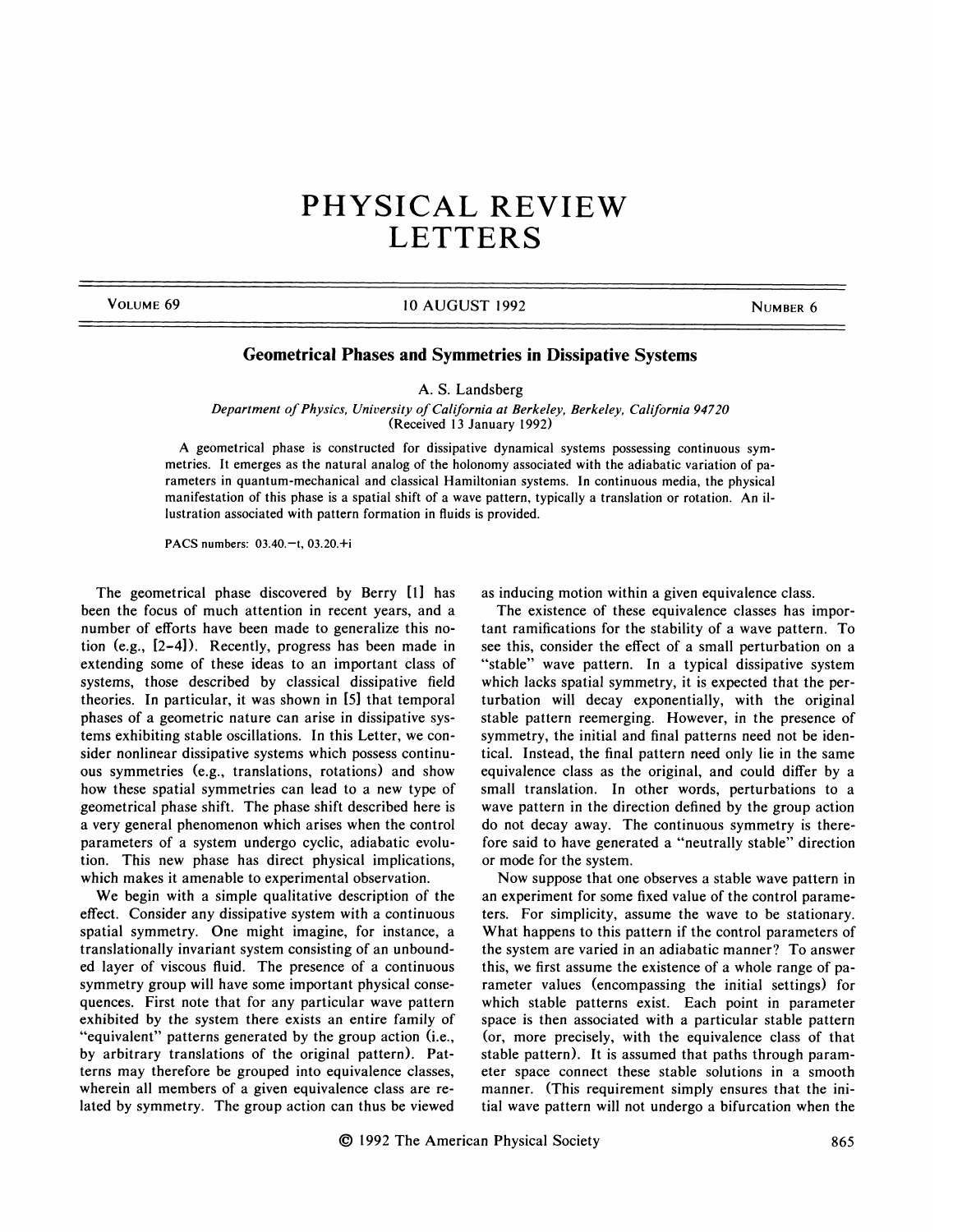control parameters begin to vary.) This said, we can now understand the evolution of the initial pattern. As the parameters slowly vary, the wave pattern deforms, and a particular path in parameter space is swept out. By assumption, each point on this path is associated with a particular stable pattern. On physical grounds we argue that the observed wave pattern should, at each instant, lie close to the stable pattern associated with that point of parameter space. This can be expected since dissipation will bring about a rapid collapse of the wave pattern onto these associated stable solutions on a time scale fast relative to the adiabatic time scale. Of course, what is really meant here is that the pattern collapses onto some member of the equivalence class of each stable solution. Thus, when the control parameters are returned to their initial settings, the emergent wave pattern will lie in the same equivalence class as the original. It will therefore, in general, be translated from its initial configuration. This translation between the initial and final wave patterns may be understood as a geometrical phase shift. In this Letter we provide a simple derivation for this spatial phase for an arbitrary Abelian symmetry group, and demonstrate that the phase is truly geometrical in nature.

Consider a general nonlinear dissipative system with spatial symmetry. We express the partial differential equations governing this system in the general form

$$
\frac{d\Psi}{dt}(t,x,\lambda) = \mathcal{F}(\lambda)\Psi(t,x,\lambda) , \qquad (1) \qquad \mathfrak{d}_t\Psi_0(t,x,\lambda(\tau)) = \mathcal{F}(\lambda(\tau))\Psi_0(t,x,\lambda(\tau)) . \qquad (3)
$$

where  $\Psi$  is a vector-valued field, and  $\mathcal F$  a nonlinear, time-independent operator involving spatial coordinates  $x \in \mathbb{R}^n$  and control parameters  $\lambda \in \mathbb{R}^m$ . By assumption, these governing equations admit a one-parameter  $(\theta)$  Lie group of transformations  $\{\Gamma_{\theta}\}\$ , reflecting the underlying symmetry of the physical system. Common examples include the translation group T and rotations SO(2). All symmetry groups considered here are assumed to be strictly spatial in nature, independent of time.

The invariance of the equations under the group implies that for any solution  $\Psi$  of (1),  $\Gamma_{\theta}\Psi$  is also a solution. For linear groups this simply implies that the operators  $\mathcal F$ and  $\Gamma_{\theta}$  commute. The parametrization of the group may be chosen such that

$$
\Gamma_{\theta_1} \Gamma_{\theta_2} = \Gamma_{\theta_1 + \theta_2}, \qquad (2)
$$

with  $\Gamma_0$  the identity. The boundary conditions for (1) will remain unspecified, but are required to respect the symmetry of the problem. The generator of the symmetry group will be denoted by  $\chi$ . As noted earlier, any solution  $\Psi$  is only neutrally stable to perturbations along the direction determined by the group action. This neutral direction is given by  $\chi^{\Psi}$ .

Now consider a solution of (1),  $\psi(x, \lambda_0)$ , representing the initial stationary wave pattern observed in the system at parameter setting  $\lambda_0$ , i.e.,

$$
\mathcal{F}(\lambda_0)\psi(x,\lambda_0)=0.
$$

Assume this solution to be stable for this parameter value. Since we are precluding the possibility of bifurcations, there will be some region of parameter space for which nearby stable stationary solutions exist. At each fixed parameter setting  $\lambda$  we write the corresponding stable solution as  $\psi(x, \lambda)$ . However, since each of these stable solutions belongs to its own equivalence class, we could equally well have chosen a different member from each class. We thus write the solution as  $\Gamma_{g(\lambda)}\psi(x,\lambda)$ , where g is an arbitrary function of the parameters  $\lambda$ . The function g corresponds to a specific choice of gauge.

We now wish to examine the evolution of the initial wave  $\psi(x, \lambda_0)$  as the parameters begin to vary adiabatically. Although our formulation will be solely in terms of stationary patterns, with only minor modifications, certain propagating wave forms may also be accommodated through a transformation to a comoving frame. This will be illustrated in an example. We introduce a slow time dependence into the parameters  $[\lambda \rightarrow \lambda(\epsilon t)]$ , where  $\epsilon$  $(\ll 1)$  is a measure of adiabaticity. The subsequent evolution of the system is studied using a multiple time scale analysis of Eq. (1). We set

$$
\tau = \epsilon t, \quad \frac{d}{dt} = \partial_t + \epsilon \partial_{\tau}, \quad \Psi = \Psi_0 + \epsilon \Psi_1 + \cdots
$$

At lowest order in this asymptotic expansion we recover an equation for  $\Psi_0$  identical to (1),

$$
\partial_t \Psi_0(t, x, \lambda(\tau)) = \mathcal{F}(\lambda(\tau)) \Psi_0(t, x, \lambda(\tau)). \tag{3}
$$

At this level, the control parameters  $\lambda$  appear "frozen," since they evolve only on the slow time scale  $\tau$ . Therefore, the stable solution is simply

$$
\Psi_0 = \Gamma_{g(\lambda)} \psi(x, \lambda) .
$$

For this solution to coincide with the initial pattern  $\psi(x, \lambda_0)$  at the starting time, we require  $\lambda(0) = \lambda_0$  and  $g(\lambda_0) = 0$ . Apart from this, the function g remains arbitrary.

At next order in the expansion we obtain an equation for  $\Psi_1$  of the form

$$
\partial_t \Psi_1 = D \mathcal{F} (\Gamma_g \psi) \Psi_1 - \partial_\tau \Gamma_g \psi , \qquad (4)
$$

where  $D\mathcal{F}(\Gamma_g \psi)$  denotes the linearization of the operator  $\mathcal F$  about the lowest-order solution  $\Gamma_g \psi$ . Several remarks are in order. First note that since  $\Gamma_g \psi$  represents a stable solution in a dissipative system, the spectrum of the operator  $D\mathcal{F}(\Gamma_g \psi)$  is constrained to lie entirely in the left half of the complex plane, bounded away from the imaginary axis, save a single isolated zero eigenvalue associated with the direction of the neutral model. This neutral direction is  $\chi \Gamma_g \psi$ . Second, we note that the final term in Eq. (4) may be regarded as a driving or perturbing term for the system. Not all "directions" associated with this perturbation will be relevant, and we may decompose the driving term into resonant and nonresonant pieces. In particular, only the component of the driving term in the direction of the neutral mode will generate secular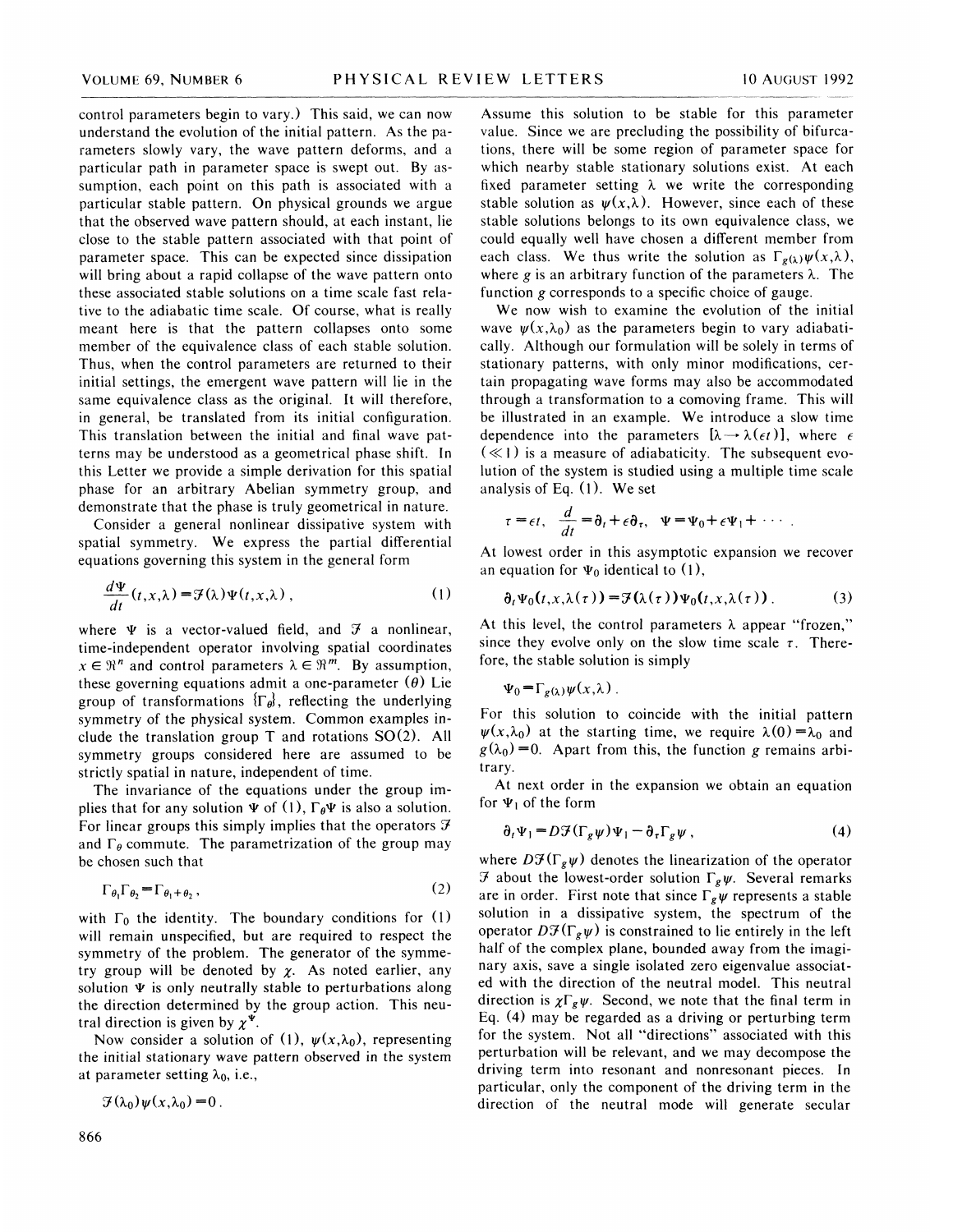growth. The growth of the other modes remains bounded due to dissipation. This can be seen by defining the operator

$$
\mathscr{E} \equiv -\int_0^t ds \, e^{sD\mathcal{F}(\Gamma_g \psi)}
$$

By applying this operator to the driving term, we obtain the formal solution of (4), i.e.,  $\Psi_1 = \mathscr{E} \partial_\tau \Gamma_g \psi$ . Now note that  $\mathscr E$  acting on any stable eigenvector of the linear operator  $D\mathcal{F}(\Gamma_g\psi)$  yields only bounded growth, which will prove negligible in the asymptotic limit. However,  $\epsilon$ applied to the null vector (i.e., the neutral mode  $\chi \Gamma_g \psi$ ) of the linear operator produces linear (secular) growth. Thus, on a time scale long compared to the dissipative time scale of the problem but short relative to the adiabatic time scale, the evolution of the system is dominated by this resonant component. One may therefore replace the driving term  $\partial_{\tau}\Gamma_{g}\psi$  by its projection onto the null space of  $D\mathcal{F}(\Gamma_g\psi)$ , i.e.,

$$
\partial_{\tau}\Gamma_g\psi \longrightarrow \frac{(v_g,\partial_{\tau}\Gamma_g\psi)}{(v_g,\chi\Gamma_g\psi)}\chi\Gamma_g\psi.
$$

Here  $v_g$  is the adjoint null vector satisfying  $D\mathcal{F}(\Gamma_g\psi)^\dagger v_g$  $=0$ , and  $(.,.)$  denotes an inner product which is invariant (see [6]) under the group action. Applying  $\epsilon$  to this projection yields the asymptotic form of  $\Psi_1$ . We find

$$
\epsilon \Psi_1 = -\epsilon t \frac{(v_g, \partial_\tau \Gamma_g \psi)}{(v_g, \chi \Gamma_g \psi)} \chi \Gamma_g \psi.
$$

To make the meaning of this expression more transparent, first notice that for times  $t \ll 1/\epsilon$ , the term  $\epsilon t$  above plays the role of a differential  $d\tau$ . We can thus reexpress  $\epsilon \Psi_1$  as

$$
\epsilon \Psi_1 = d\Theta \chi \Psi_0, \quad d\Theta = -d\tau \frac{(v_g, \partial_\tau \Gamma_g \psi)}{(v_g, \chi \Gamma_g \psi)}.
$$

The complete asymptotic solution (to order  $\epsilon$ ) becomes

$$
\Psi = \Psi_0 + \epsilon \Psi_1 = \Psi_0 + d\Theta \chi \Psi_0.
$$

One recognizes that the solution  $\Psi$  represents an infinitesimal transformation of the initial wave  $\Psi_0$  by an amount  $d\Theta$ . Hence, after some long time T when the control parameters complete their cycle through parameter space and return to their initial values, the accumulated phase shift of the wave pattern becomes

$$
\Delta \Theta = \int d\Theta = -\int_0^T d\tau \frac{(v_g, \partial_\tau \Gamma_g \psi)}{(v_g, \chi \Gamma_g \psi)}.
$$
 (5)

We now demonstrate that this spatial phase shift is geometrical in nature. We start by showing that this expression for  $\Delta\Theta$  is in fact independent of the choice of gauge g. First, note that the term  $\partial_{\tau}\Gamma_{g}\psi$  appearing in (5) may be expanded using the chain rule

$$
\partial_{\tau}\Gamma_g\psi = \frac{dg}{d\tau}\frac{d\Gamma_g}{dg}\psi + D\Gamma_g(\psi)\partial_{\tau}\psi.
$$

Here,  $D\Gamma_{g}(\psi)$  represents the linearization of the operator  $\Gamma_g$  about  $\psi$ . The integral in (5) may therefore be decom posed into two pieces. From the identities

$$
\frac{d\Gamma_g}{dg}\psi = \chi \Gamma_g \psi = D\Gamma_g(\psi)\chi\psi\,,\tag{6}
$$

which follow directly from  $(2)$ , one can show that the integrand of the first term constitutes a perfect differential, yielding no contribution to the phase when the parameters return to their initial values. The second term of the integral becomes

$$
\Delta\Theta = -\int_0^T d\tau \, \frac{(v_g, D\Gamma_g(\psi)\partial_\tau \psi)}{(v_g, D\Gamma_g(\psi)\chi\psi)}
$$

Since we have assumed that the inner product is invariant under the symmetry, it follows that

$$
(\nu_g, \chi \Gamma_g \psi) = (\nu_0, \chi \psi), \quad \forall g,
$$

where  $v_0$  satisfies  $D\mathcal{F}(\psi)^\dagger v_0=0$ . Combining this with the identities (6), it follows that

$$
\Delta\Theta = -\int_0^T d\tau \, \frac{(v_0, \partial_\tau \psi)}{(v_0, \chi \psi)} \,. \tag{7}
$$

As claimed, the phase shift does not depend on choice of gauge.

We next show that the phase is also independent of time, and depends only on the path taken through parameter space. This follows trivially by writing

$$
\partial_{\tau}\psi = \nabla_{\lambda}\psi \frac{d\lambda}{d\tau} \tag{8}
$$

where  $\nabla_{\lambda}$  denotes the derivative with respect to the parameters  $\lambda$ . The phase thus takes the final form

$$
\Delta \Theta = -\oint \frac{(v_0, \nabla_\lambda \psi)}{(v_0, \chi \psi)} d\lambda \,. \tag{9}
$$

The spatial phase shift of the wave pattern, described by Eq. (9), is geometrical in that it is both independent of parametrization by time and choice of gauge  $g(\lambda)$ . It follows from Stokes' theorem that the phase may also be regarded as an integral of a two-form over a surface bounded by a closed path in parameter space.

As a simple illustration of these ideas, we consider a set of amplitude equations known as the Takens-Bogdanov equations with circular symmetry. These equations describe the interaction between competing instabilities in a variety of physical systems, including convection in a rotating layer [7], convection in a horizontal or vertical magnetic field [8], and lasers with a saturable absorber [9]. They take the form [IO]

$$
\frac{dz_1}{dt} = z_2, \n\frac{dz_2}{dt} = \lambda_1 z_1 + \lambda_2 z_2 + (A|z_1|^2 + B|z_2|^2)z_1 \n+ C(z_1 \bar{z}_2 + \bar{z}_1 z_2)z_1 + D|z_1|^2 z_2,
$$
\n(10)

867